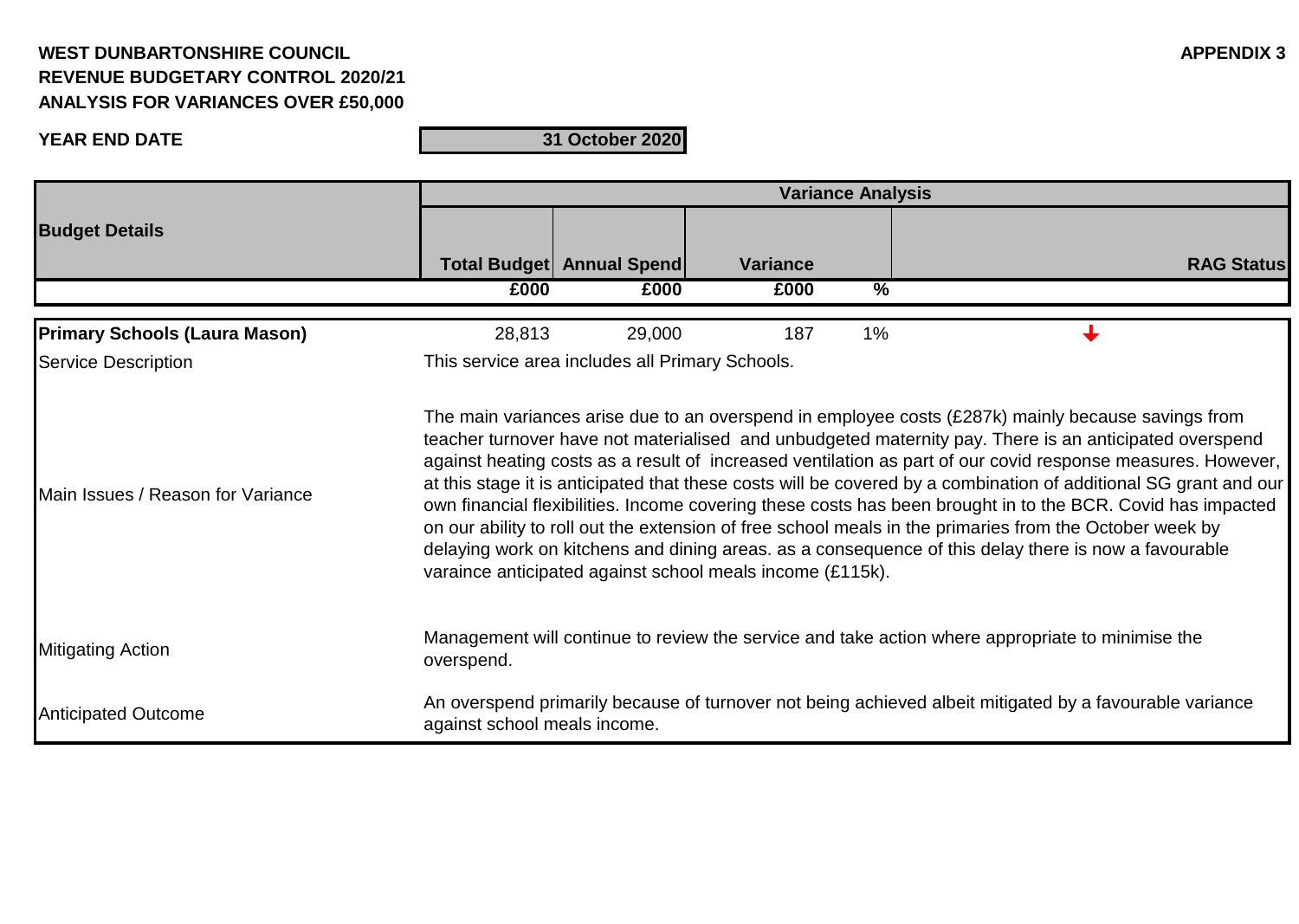### **YEAR END DATE**

|                                        | <b>Variance Analysis</b>                                                                                                                                                                                                                                                                                                                                  |                                                               |                 |                 |                   |  |
|----------------------------------------|-----------------------------------------------------------------------------------------------------------------------------------------------------------------------------------------------------------------------------------------------------------------------------------------------------------------------------------------------------------|---------------------------------------------------------------|-----------------|-----------------|-------------------|--|
| <b>Budget Details</b>                  |                                                                                                                                                                                                                                                                                                                                                           |                                                               |                 |                 |                   |  |
|                                        |                                                                                                                                                                                                                                                                                                                                                           | Total Budget Annual Spend                                     | <b>Variance</b> |                 | <b>RAG Status</b> |  |
|                                        | £000                                                                                                                                                                                                                                                                                                                                                      | £000                                                          | £000            | $\overline{\%}$ |                   |  |
|                                        |                                                                                                                                                                                                                                                                                                                                                           |                                                               |                 |                 |                   |  |
| <b>Secondary Schools (Laura Mason)</b> | 29,025                                                                                                                                                                                                                                                                                                                                                    | 29,264                                                        | 238             | $1\%$           |                   |  |
| <b>Service Description</b>             | This service area includes all Secondary Schools.                                                                                                                                                                                                                                                                                                         |                                                               |                 |                 |                   |  |
| Main Issues / Reason for Variance      | Savings from teacher turnover have not materialised. There is an anticipated overspend against heating<br>costs as a result of increased ventilation as part of our covid response measures. However, at this stage it<br>is anticipated that these costs will be covered by a combination of additional SG grant and our own financial<br>flexibilities. |                                                               |                 |                 |                   |  |
| <b>Mitigating Action</b>               | Management will continue to review the service and take action where appropriate to minimise the<br>overspend.                                                                                                                                                                                                                                            |                                                               |                 |                 |                   |  |
| <b>Anticipated Outcome</b>             |                                                                                                                                                                                                                                                                                                                                                           | An overspend primarily because of turnover not being achieved |                 |                 |                   |  |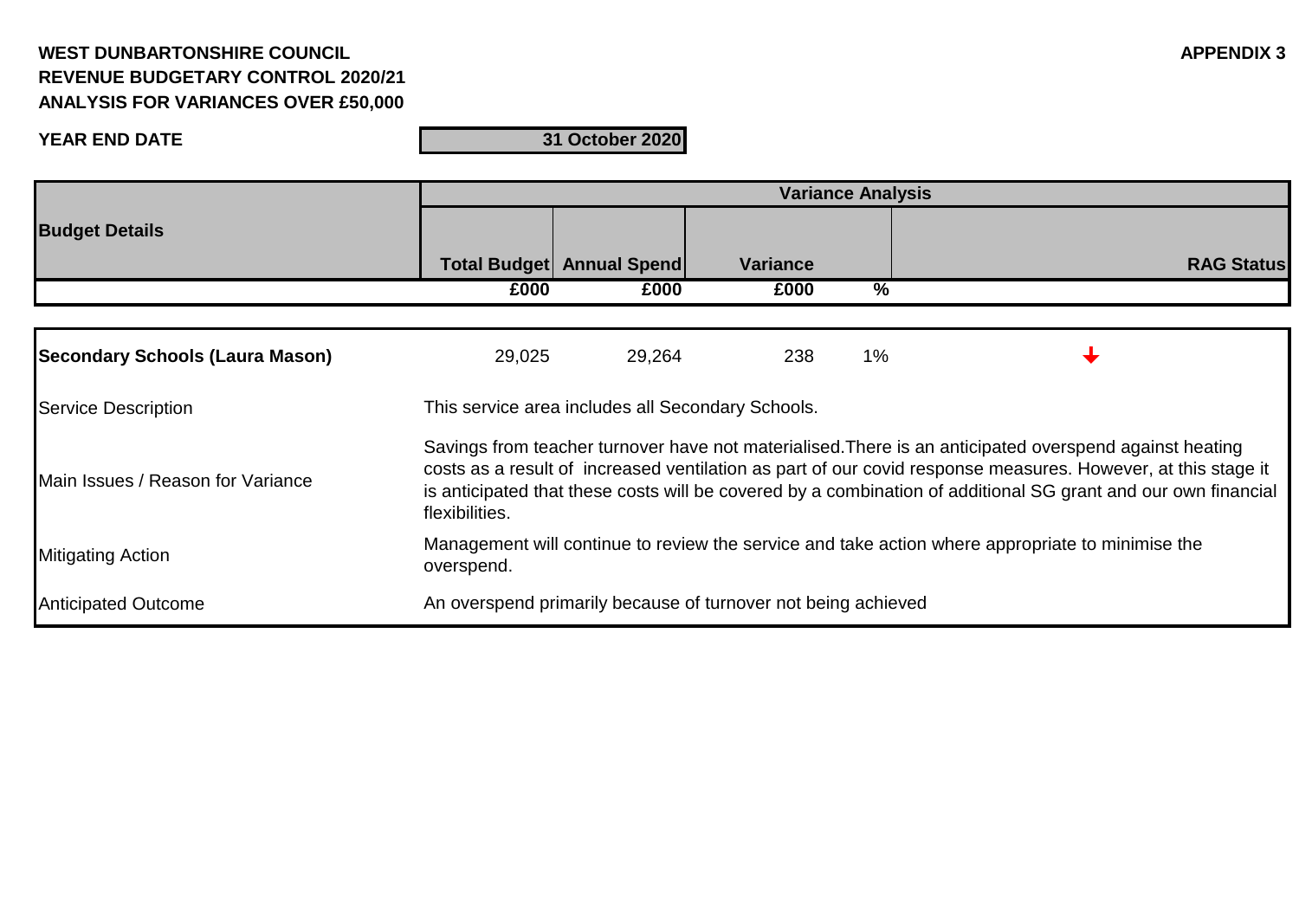### **YEAR END DATE**

|                                                 | <b>Variance Analysis</b>                                                                                                                                                                                                                                                                                                                                                                                                                                                                                                                                                                                                                                                                             |                                  |                 |               |                   |  |  |
|-------------------------------------------------|------------------------------------------------------------------------------------------------------------------------------------------------------------------------------------------------------------------------------------------------------------------------------------------------------------------------------------------------------------------------------------------------------------------------------------------------------------------------------------------------------------------------------------------------------------------------------------------------------------------------------------------------------------------------------------------------------|----------------------------------|-----------------|---------------|-------------------|--|--|
| <b>Budget Details</b>                           |                                                                                                                                                                                                                                                                                                                                                                                                                                                                                                                                                                                                                                                                                                      |                                  |                 |               |                   |  |  |
|                                                 |                                                                                                                                                                                                                                                                                                                                                                                                                                                                                                                                                                                                                                                                                                      | <b>Total Budget Annual Spend</b> | <b>Variance</b> |               | <b>RAG Status</b> |  |  |
|                                                 | £000                                                                                                                                                                                                                                                                                                                                                                                                                                                                                                                                                                                                                                                                                                 | £000                             | £000            | $\frac{9}{6}$ |                   |  |  |
|                                                 |                                                                                                                                                                                                                                                                                                                                                                                                                                                                                                                                                                                                                                                                                                      |                                  |                 |               |                   |  |  |
| <b>Additional Support Needs (Claire Cusick)</b> | 16,502                                                                                                                                                                                                                                                                                                                                                                                                                                                                                                                                                                                                                                                                                               | 16,941                           | 439             | 3%            |                   |  |  |
| <b>Service Description</b>                      | This service area covers all ASN Services.                                                                                                                                                                                                                                                                                                                                                                                                                                                                                                                                                                                                                                                           |                                  |                 |               |                   |  |  |
| Main Issues / Reason for Variance               | Payments to Other Bodies are currently overspent due to more children being placed within residential<br>placements as a result of the more demanding nature of their educational requirements. Residential<br>placements are demand-led and can fluctuate throughout the year. However, at present the number of<br>placements is up over 10% on last year and the average cost is up 6%. Most of the overspend on residential<br>is attributable to covid - either in delays to childrens' hearings or preventing engagement with parents prior<br>to their departure from residential placements. The remainder of the variance is attributable to budgeted staff<br>turnover not being realised. |                                  |                 |               |                   |  |  |
| <b>Mitigating Action</b>                        | The requirement for Residential Placements are demand-led services and decisions are taken jointly with<br>HSCP following an assessment of the best option for all concerned. However, the actual usage throughout<br>the year will be reviewed regularly to identify where there is scope to reduce the number of placements.                                                                                                                                                                                                                                                                                                                                                                       |                                  |                 |               |                   |  |  |
| <b>Anticipated Outcome</b>                      | If current levels of demand continue then it is anticipated that Residential and Day budgets will overspend.<br>Staff turnover is unlikely to be achieved.                                                                                                                                                                                                                                                                                                                                                                                                                                                                                                                                           |                                  |                 |               |                   |  |  |